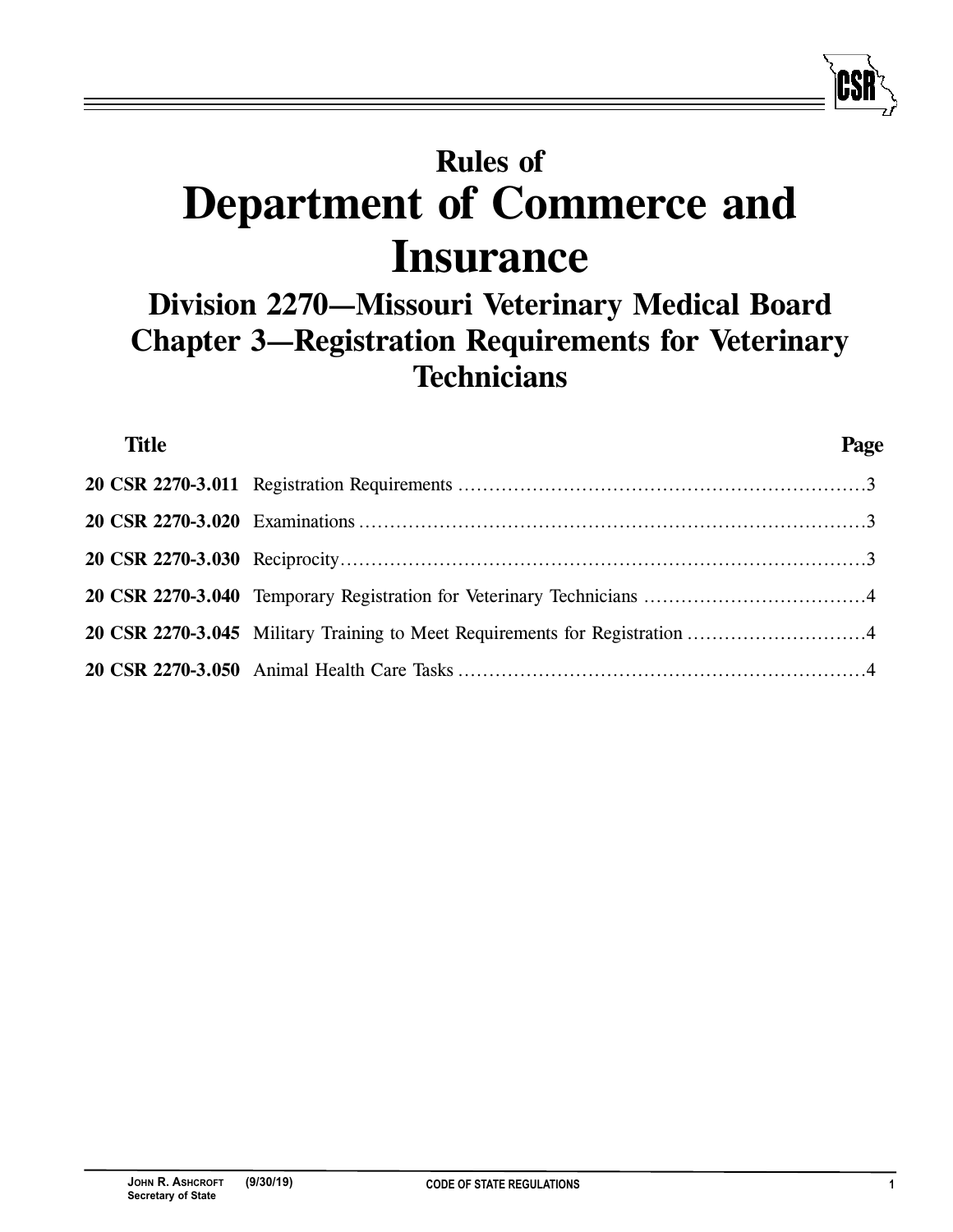

#### **Title 20—DEPARTMENT OF COMMERCE AND INSURANCE Division 2270—Missouri Veterinary Medical Board Chapter 3—Registration Requirements for Veterinary Technicians**

#### **20 CSR 2270-3.011 Registration Requirements**

*PURPOSE: This rule defines the requirements for a veterinary technician registration.* 

(1) To meet the educational requirements to be registered as a veterinary technician, an applicant must have successfully completed a—

(A) College level course of study in veterinary technology in a school having a curriculum approved by the board; or

(B) Post-high school college level course in the care and treatment of animals which is accredited by the American Veterinary Medical Association (AVMA).

(2) In order to be approved by the board the curriculum described in section (1) shall be substantially equal to the curriculum accredited by the AVMA.

(3) It shall be the student's responsibility to have the school transmit directly to the board, a copy of the curriculum and a statement substantiating the equivalency to the AVMA accreditation standards. The board shall have the sole discretion of whether or not to approve the curriculum.

(4) The board shall notify the applicant by letter concerning the approval of the curriculum. If it is not approved, the letter will identify the reason(s).

*AUTHORITY: sections 340.210, RSMo Supp. 1993 and 340.300, RSMo Supp. 1992.\* This rule originally filed as 4 CSR 270-3.011. Original rule filed Nov. 4, 1992, effective July 8, 1993. Moved to 20 CSR 2270-3.011, effective Aug. 28, 2006.* 

*\*Original authority: 340.210, RSMo 1992, amended 1993 and 340.308, RSMo 1992.* 

#### **20 CSR 2270-3.020 Examinations**

*PURPOSE: This rule describes the examinations required for registration as a veterinary technician.* 

(1) All applicants for registration as a veterinary technician in Missouri shall take both—

(A) The Veterinary Technician National Examination (VTNE).

1. The deadline for applying to take the VTNE shall be fifteen (15) days prior to the date set by the American Association of Veterinary State Boards (AAVSB); and

(B) The Missouri State Board Examination. 1. The board determines if an applicant

is eligible to sit for the examination by reviewing the application and documentation required. No applicant will be approved to sit for the examination until their application file is complete.

(2) Applicants shall submit—

(A) The application for registration and fee to the Missouri Veterinary Medical Board;

(B) The VTNE application and fee directly to the American Association of Veterinary State Boards (AAVSB); and

(C) The fee for the Missouri State Board Examination to the board's designated testing agency.

(3) The passing score on the VTNE shall be the minimum criterion referenced score of four hundred twenty-five (425). The passing score shall be seventy percent (70%) correct on the Missouri State Board Examination for the issuance of a registration in this state.

(4) The VTNE and the Missouri State Board Examination shall be administered at least once each year.

(5) Effective December 31, 2010, an applicant may apply for the examinations during his/her final semester of college, however, to be eligible to sit for the VTNE, the applicant must provide official documentation from the college verifying to the board that the applicant has graduated. However, no certificate of registration will be issued until an official transcript verifying receipt of the degree is received by the board office sent directly by the degree-granting institution. It shall be the applicant's responsibility to arrange with the school or college for the transmitting of the official transcript to the board office.

(6) Any applicant who fails either of the required examinations for registration as a veterinary technician may retake the failed examination(s) by notifying the board office and paying the appropriate nonrefundable examination fee and registration fee by the applicable deadline dates of the board. Test scores are valid and will be accepted by the board for a period not to exceed five (5) years.

(7) Effective August 28, 1999, no person

may take either examination more than four (4) times either in or out of Missouri to qualify for registration in Missouri. Prior to making application for the fourth attempt at passage of an examination, the applicant shall schedule an appearance with the board to outline a continuing education program, which shall be board-approved and completed prior to filing application for the subsequent examination.

*AUTHORITY: sections 340.210, 340.300, 340.302, and 340.308, RSMo 2016.\* This rule originally filed as 4 CSR 270-3.020. Original rule filed Nov. 4, 1992, effective July 8, 1993. Amended: Filed April 14, 1994, effective Sept. 30, 1994. Amended: Filed March 10, 1995, effective Sept. 30, 1995. Amended: Filed April 13, 2001, effective Oct. 30, 2001. Moved to 20 CSR 2270-3.020, effective Aug. 28, 2006. Amended: Filed April 8, 2009, effective Sept. 30, 2009. Amended: Filed Jan. 3, 2012, effective June 30, 2012. Amended: Filed July 25, 2018, effective Jan. 30, 2019.* 

*\*Original authority: 340.210, RSMo 1992, amended 1993, 1995, 1999; 340.300, RSMo 1992, amended 1999; 340.302, RSMo 1992, amended 1999; and 340.308, RSMo 1992, amended 1999.* 

### **20 CSR 2270-3.030 Reciprocity**

*PURPOSE: This rule provides information to those desiring registration by reciprocity.* 

(1) To be registered by reciprocity, an applicant shall—

(A) Have been employed as a registered veterinary technician and supervised by a licensed veterinarian for at least five (5) consecutive years preceding his/her application to practice in Missouri; and

(B) Be currently registered in another state, territory, district, or province of the United States or Canada having standards for admission substantially the same as the standards in Missouri, and that the standards were in effect at the time the applicant was first admitted to practice in the other state, territory, district, or province of the United States or Canada.

(2) The applicant shall—

(A) Complete an application form provided by the board which shall include a complete employment history;

(B) Submit the nonrefundable reciprocity fee and registration fee;

(C) Request the licensing authority in each state in which the applicant has ever been registered to submit a Verification Request Form which is available from the board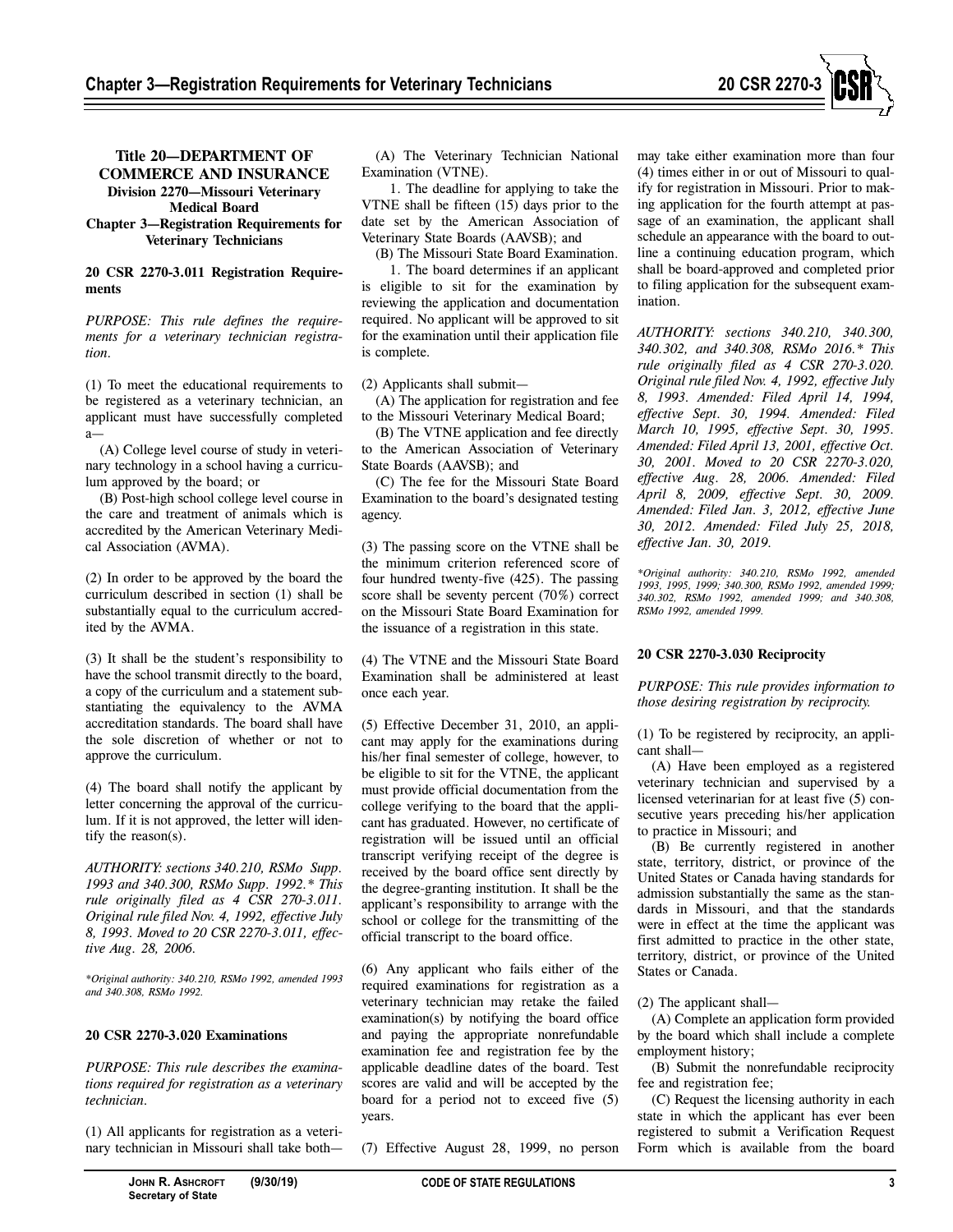office; and

(D) Request the national testing service to send evidence that the applicant has taken the Veterinary Technician National Examination (VTNE) and received a passing score as defined in 20 CSR 2270-3.020. Effective August 28, 1999, no person may take any examination more than four (4) times either in or out of Missouri to qualify for licensure in Missouri.

(3) Following the review process, the applicant will be informed by letter that registration by reciprocity has been approved or denied. The denial letter will identify the reason(s) for denial and the appeal process.

(4) If an applicant does not qualify for registration by reciprocity because the other state's requirements are not substantially equal to Missouri's, s/he may request the board to transfer his/her VTNE score. The applicant shall provide satisfactory proof that the exam was taken within five (5) years of the date of the application and that s/he completed the VTNE with a score at least equal to the passing score required for registration in Missouri.

(5) Grade score transfer applicants will be required to take the Missouri State Board Examination.

*AUTHORITY: sections 340.210, 340.238, 340.300, and 340.302, RSMo 2000, and sections 340.234 and 340.306, RSMo Supp. 2012.\* This rule originally filed as 4 CSR 270-3.030. Original rule filed Nov. 4, 1992, effective July 8, 1993. Amended: Filed March 10, 1995, effective Sept. 30, 1995. Amended: Filed April 13, 2001, effective Oct. 30, 2001. Moved to 20 CSR 2270-3.030, effective Aug. 28, 2006. Amended: Filed June 27, 2008, effective Dec. 30, 2008. Amended: Filed Jan. 10, 2013, effective July 30, 2013.* 

*\*Original authority: 340.210, RSMo 1992, amended 1993, 1995, 1999; 340.234, RSMo 1992, amended 1999, 2006; 340.238, RSMo 1992, amended 1999; 340.300, RSMo 1992, amended 1999; 340.302, RSMo 1992, amended 1999; and 340.306, RSMo 1992, amended 1999, 2004.* 

#### **20 CSR 2270-3.040 Temporary Registration for Veterinary Technicians**

*PURPOSE: This rule describes the requirements and procedures for getting a temporary registration for veterinary technicians.* 

(1) A temporary registration may be issued to a qualified applicant for registration pending examination results if the applicant meets the

requirements for registration and provided that the applicant is working under the supervision of a licensed veterinarian in good standing. The applicant shall submit the following:

(A) An application provided by the board; (B) The nonrefundable temporary registration fee; and

(C) A statement signed by a licensed veterinarian in good standing that the applicant shall be working under the supervision of that veterinarian. To be in good standing the veterinarian's license(s) must be current and unencumbered. This supervision shall be consistent with the delegated animal health care task.

(2) The supervisor identified on the temporary registration application is responsible for the temporary registrant and shall notify the board within ten (10) days if the employment ceases at the place of employment on the temporary certificate of registration.

(3) A temporary registration shall expire in one (1) year or sooner if the applicant becomes permanently registered. A temporary registration cannot be renewed.

(4) Temporary registrants are subject to the requirements of Chapter 340, RSMo and these rules.

*AUTHORITY: sections 340.210, 340.246 and 340.298, RSMo 2000.\* This rule originally filed as 4 CSR 270-3.040. Original rule filed Nov. 4, 1992, effective July 8, 1993. Amended: Filed April 13, 2001, effective Oct. 30, 2001. Moved to 20 CSR 2270-3.040, effective Aug. 28, 2006.* 

*\*Original authority: 340.210, RSMo 1992, amended 1993, 1995, 1999; 340.246, RSMo 1992, amended 1999; and 340.298, RSMo 1992.* 

#### **20 CSR 2270-3.045 Military Training to Meet Requirements for Registration**

*PURPOSE: This rule requires the board to accept evidence of military education, training, or service to be applied toward the requirements for registration.* 

(1) Any applicant for registration may, as part of the evidence of meeting the requisite educational and/or training requirements for registration, submit evidence of military experience as a member of the military.

(2) The board shall review the evidence submitted and, if appropriate, make additional inquiry of the applicant to determine the scope and duties of the military experience to determine whether the military experience shall be counted towards the qualifications for registration.

(3) In its review of the military experience, the board shall evaluate the content and nature of the military experience to determine whether that military experience shall count towards the education, training, or service requirements for registration. The board shall construe liberally the military experience in determining whether it will count towards the education, training, or service requirements for registration.

(4) "Military experience" shall mean education, training, or service completed by an applicant while a member of the United States armed forces or reserves, the national guard of any state, the military reserves of any state, or the naval militia of any state.

*AUTHORITY: sections 324.007 and 340.210, RSMo 2016.\* Original rule filed Aug. 8, 2016, effective Feb. 28, 2017.* 

*\*Original authority: 324.007, RSMo 2013 and 340.210, RSMo 1992, amended 1993, 1995, 1999.*

#### **20 CSR 2270-3.050 Animal Health Care Tasks**

*PURPOSE: This rule describes the delegated animal health care tasks that veterinary technicians may perform and the level of supervision required for each.* 

(1) Unless specifically so provided by regulation, a registered veterinary technician shall not perform the following functions or any other activity which represents the practice of veterinary medicine or requires the knowledge, skill and training of a licensed veterinarian:

(A) Surgery;

(B) Diagnosis and prognosis of animal diseases; and

(C) Prescription of drugs, medicines or appliances.

(2) A registered veterinary technician in a veterinary or animal hospital or clinic setting may perform the following procedures under the direct supervision of a licensed veterinarian when done so pursuant to the order, control and full professional responsibility of the licensed veterinarian:

(A) Application of casts and splints; and